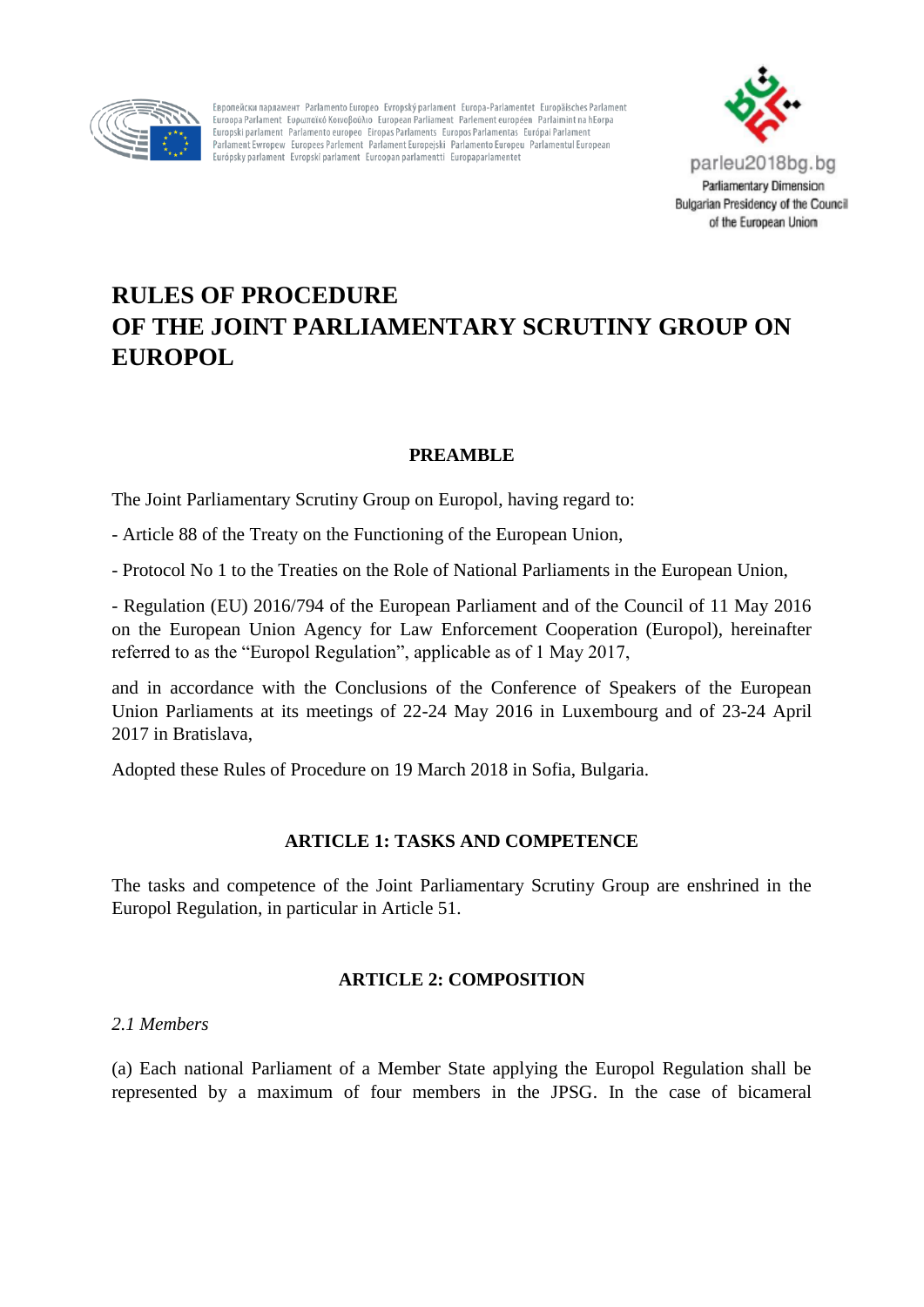parliaments each Chamber shall have the right to nominate up to two members to the JPSG. The European Parliament shall be represented by a maximum of 16 members in the JPSG.<sup>1</sup>

The number of members nominated by each Parliament/Chamber shall not affect the equality of Parliaments/Chambers. Each Parliament/Chamber may nominate substitute members to replace full members in case of absence.

(b) Members of the JPSG shall be selected individually by each Parliament/Chamber, bearing in mind the necessity to ensure substance matter expertise as well as long-term continuity. Where possible, members of the JPSG shall be nominated for the duration of their parliamentary mandate.

# *2.2 Observers*

The JPSG shall invite, to all its meetings, observers from the list of EU Member States that have concluded an Agreement on Operational and Strategic Cooperation with Europol.

The JPSG may also decide to invite, on an ad hoc basis and for specific points on the agenda, observers from the list of international organisations or third countries with which Europol has concluded agreements.

Observers shall not have the right to take part in the decision-making.

# *2.3 Representatives of Europol, guests and experts*

Pursuant to the Europol Regulation, and in particular Article 51, the Chairperson of the Management Board, the Executive Director or their Deputies, and the European Data Protection Supervisor (EDPS) shall appear before the JPSG at its request. The JPSG may decide, where appropriate, to invite to its meetings guests and experts with experience relevant to its competence and tasks.

# **ARTICLE 3: PRESIDENCY AND MEETINGS**

# *3.1 Presidency*

**.** 

The JPSG shall be presided jointly by the Parliament of the Member State holding the rotating presidency of the Council of the European Union and the European Parliament, the latter represented by the Chair of the competent committee (Co-Chairs).

When the Parliament of the Member State holding the rotating presidency of the Council of the European Union is not taking part in the Europol Regulation, the JPSG shall be presided jointly by the Parliament of the Member State previously holding the rotating presidency of the Council of the European Union and the European Parliament.

**<sup>1</sup>** This shall be without prejudice to the transferability of seats between chambers of a parliament, when agreed.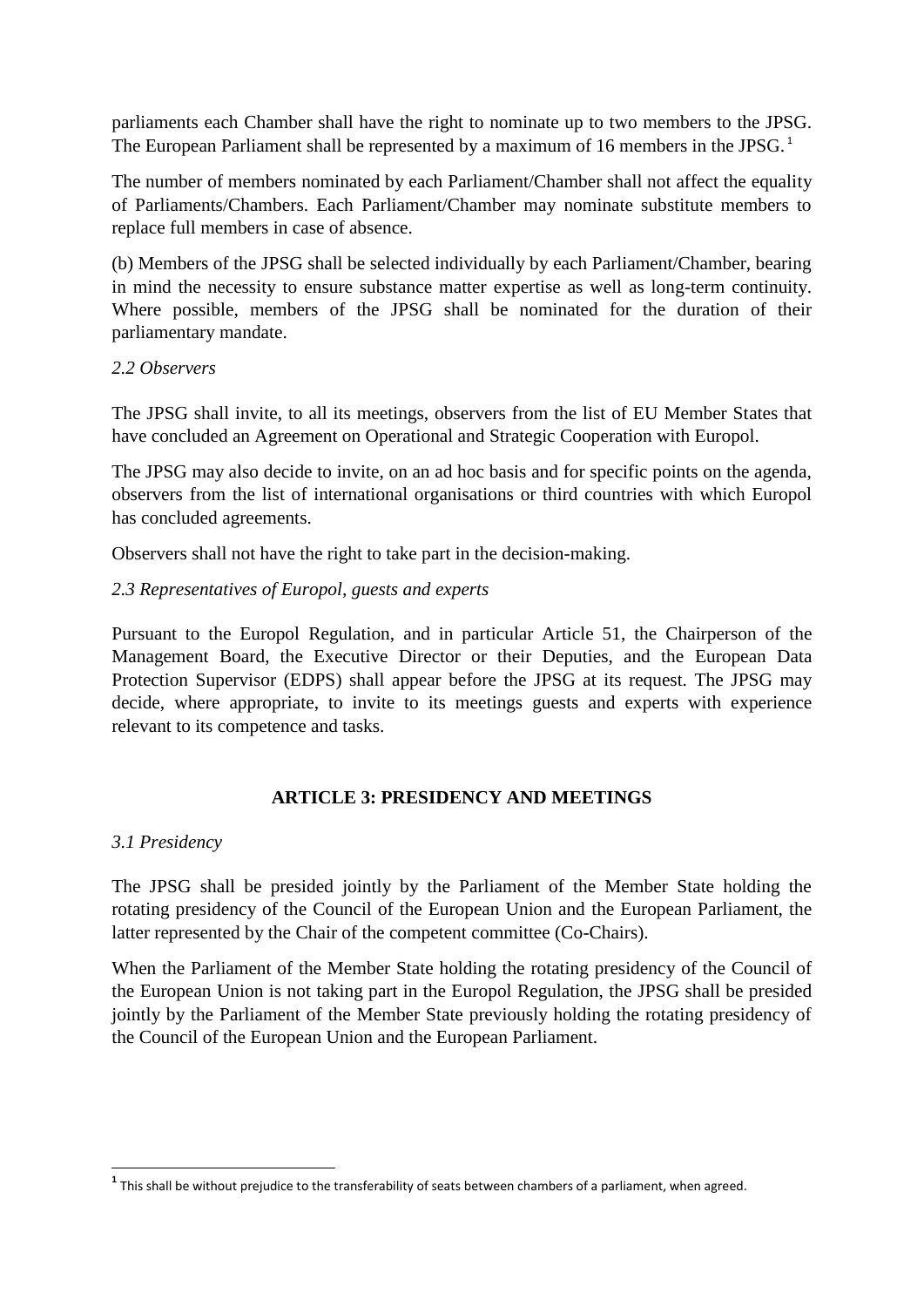# *3.2 Presidential Troika*

The Presidential Troika of the JPSG shall consist of the heads of delegations of the current, preceding and following Presidency Parliaments and of the European Parliament.

# *3.3 Secretariat*

The JPSG Secretariat shall be provided by the Presidential Troika. The Secretariat shall assist the Co-Chairs and Presidential Troika in their respective tasks and competences. It shall also fulfil administrative tasks i.a. prepare and communicate the documents for each meeting to JPSG members.

# *3.4 Frequency and place of meetings*

The JPSG shall meet twice a year. In the first half of the year, the JPSG shall meet in the Parliament of the Member State holding the rotating presidency of the Council of the European Union. In the second half of the year, the JPSG shall meet in the European Parliament in Brussels.

# *3.5 Extraordinary meetings*

If necessary, extraordinary meetings can be convened upon agreement of the Parliament of the Member State holding the rotating presidency of the Council of the European Union and the European Parliament, or upon agreement by at least one third of the Parliaments/Chambers, to address matters of urgency or matters that cannot be reasonably included in the agenda of the ordinary meetings. The date and venue of extraordinary meetings shall be decided jointly by the JPSG Co-Chairs.

#### *3.6 Subgroups*

The JPSG may establish subgroups where necessary to fulfil its tasks. The mandate, role, scope, objectives and working methods of the subgroup shall be set on an ad hoc basis. All JPSG members shall have the right to join such subgroups.

# **ARTICLE 4: PROCEEDINGS AND LANGUAGES**

#### *4.1 Conduct of meetings*

(a) At the beginning of each meeting, the Co-Chairs shall present the draft agenda and submit it for adoption by the JPSG. They shall also determine the order and the length of interventions.

(b) As a general rule, the meetings of the JPSG are public and shall be conducted in full transparency.

(c) Notwithstanding point b), the JPSG may hold in camera meetings when the nature of the information to be discussed so requires.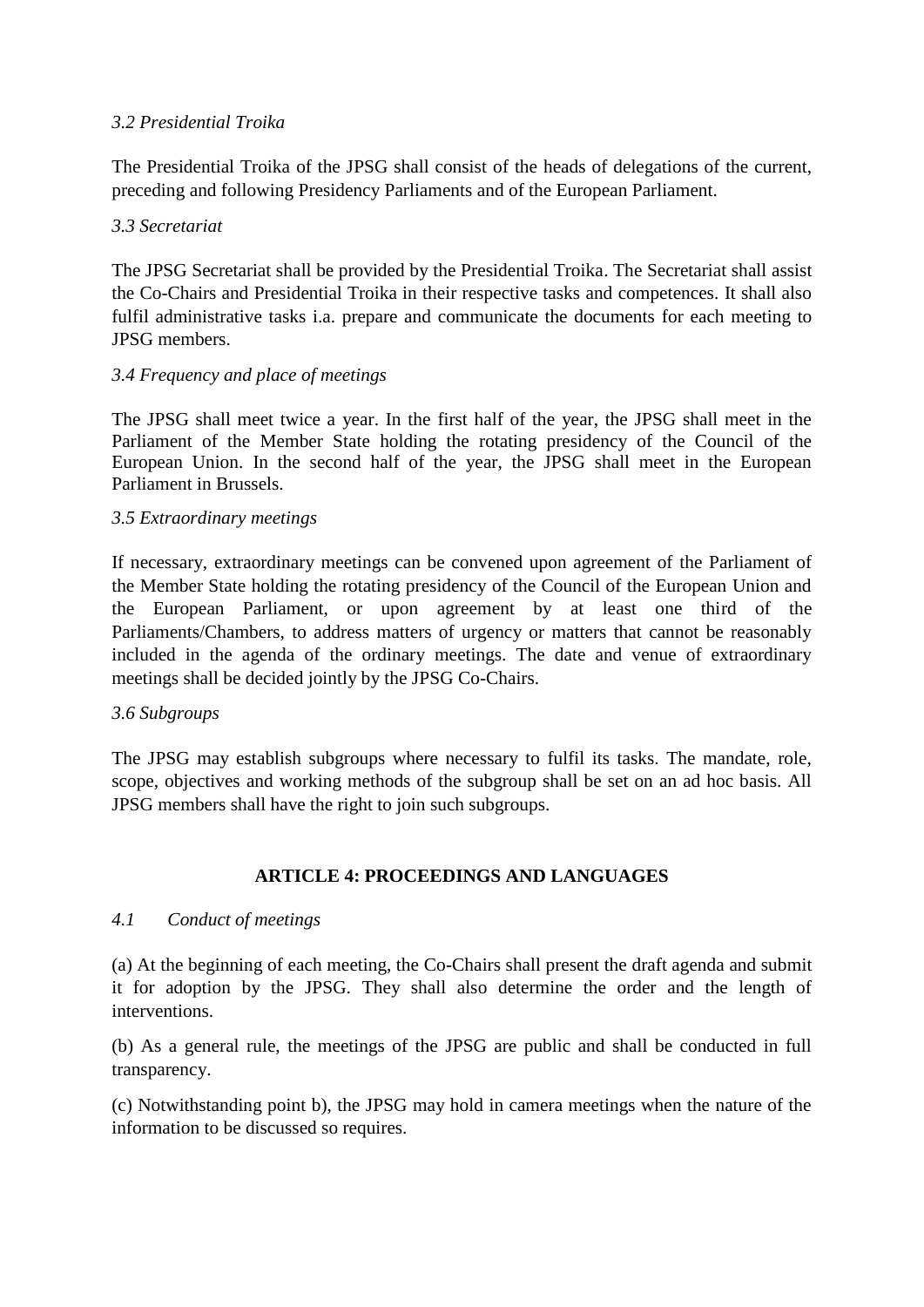(d) A presence register of the Members and participants shall be established during each meeting.

(e) The JPSG shall adopt its decisions, in principle, by consensus.

# *4.2. Right to ask questions*

Members of the JPSG may address both oral and written questions to Europol. Written questions may also be asked outside the meeting framework and independently of items listed on the agenda and shall be answered within an appropriate timeframe. The questions shall reflect the mandate of the JPSG as defined in Regulation (EU) 2016/794 (Europol Regulation). These questions shall be relayed to Europol after their admissibility has been checked by the Co-Chairs and the question is deemed to be in line with the Europol regulation. A further written reply can be requested in case the answer to an oral question is deemed insufficient.

# *4.3 Working languages*

The working languages of the JPSG shall be English and French. Documents published by the JSPG shall be communicated to the national Parliaments and the European Parliament in English and French.

# *4.4 Interpretation*

(a) Meetings held at the Parliament of the Member State holding the presidency of the Council of the European Union (1st semester): Simultaneous interpretation from and into English and French, as well as from and into the language(s) of the Member State of the EU Council Presidency shall be provided by the Presidency Parliament. Simultaneous interpretation into additional languages may be provided if requested. Parliaments are entitled to bring their own interpreters or request them from the Presidency Parliament at their own expense. The Presidency Parliament shall make available the appropriate technical facilities.

(b) Meetings held at the European Parliament (2nd semester): Simultaneous interpretation from and into all EU languages shall be provided.

#### *4.5 Documents*

Documents originating from Europol that are relevant to or requested by the JPSG pursuant to Article 51 (4) of the Europol Regulation, are to be addressed to each national parliament and the European Parliament. The respective parliaments will bear the responsibility to forward the received documents to the appointed JPSG Members.

#### *4.6 Documentation of the meetings*

#### 4.6.1. Agenda of the meeting

A draft agenda shall be drawn up by the Presidential Troika and shall be communicated, by the Co-Chairs, to all participating parliaments no later than eight (8) weeks prior to each meeting. The agenda shall only include matters relating to the scrutiny of Europol, in line with the tasks and competence of the JPSG as set out in the Europol Regulation.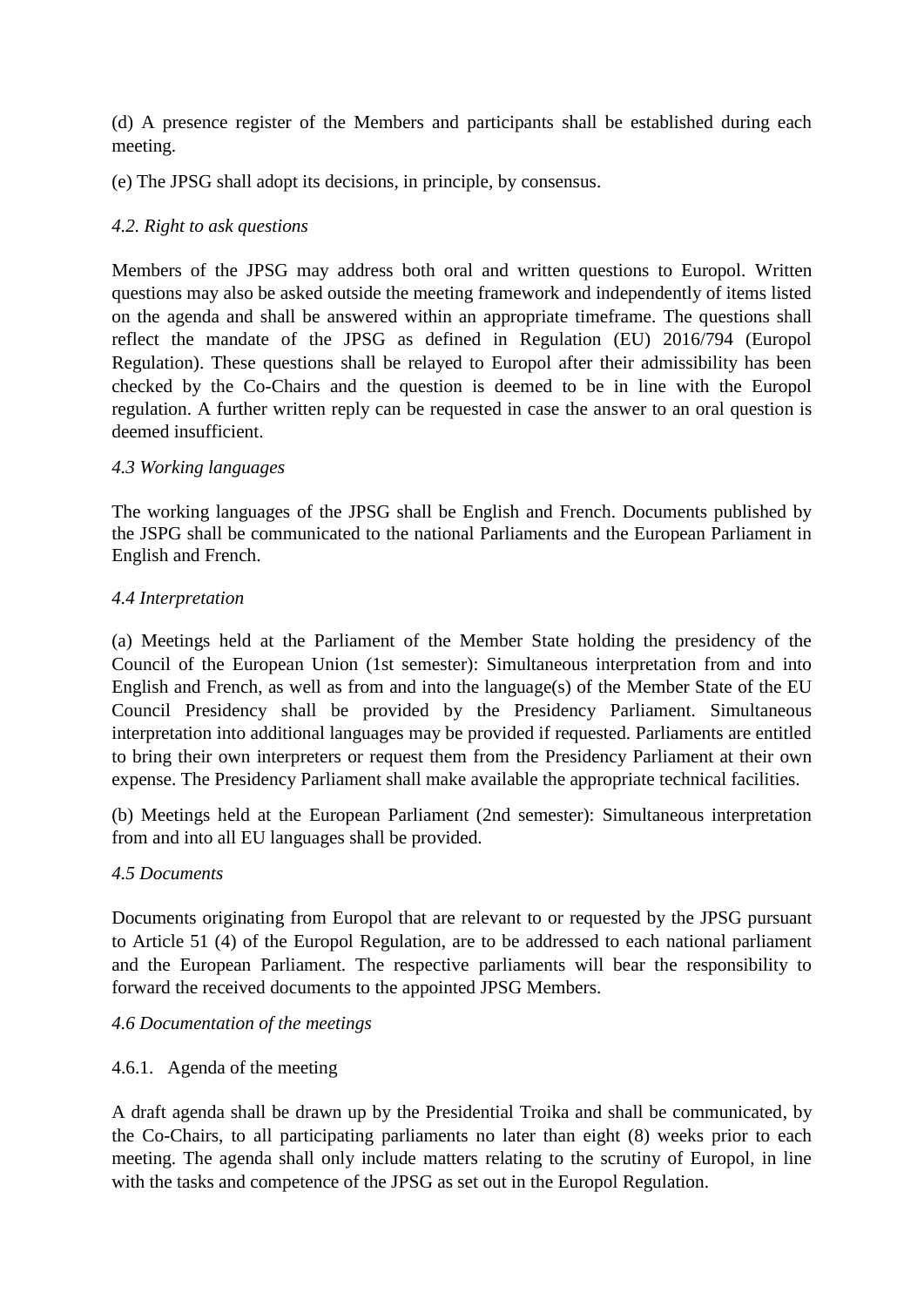#### 4.6.2. Other documents

Prior to each meeting, delegations may send any documents relating to items of the agenda to the Co-Chairs. Each delegation shall be responsible for translating any document, which it submits to the JPSG into English and/or French.

The Presidential Troika may also draw up discussion documents.

# 4.6.3. Requests to Europol for providing documents

In accordance with Article 51 (4) of the Europol Regulation the JPSG may request other relevant documents necessary for the fulfilment of its tasks relating to the political monitoring of Europol's activities. Any JPSG parliamentary delegation may submit such a written request to the Co-Chairs. Documents shall be provided in accordance with Article 64 of the Europol Regulation.

# *4.7. Conclusions*

In accordance with Article 51 (5) of the Europol Regulation, the JPSG may draw up summary conclusions on the outcome of the JPSG meetings relating to the political monitoring of Europol's activities. The Presidential Troika shall draft an initial proposal. The Co-Chairs shall submit these draft conclusions to the JPSG for approval. Parliaments/Chambers shall have the right to propose amendments. Parliaments/Chambers wishing to put forward a specific point of view, may present observations which shall be annexed to the conclusions. The European Parliament shall forward the adopted conclusions, for information purposes, to the Council, the Commission and Europol.

# **ARTICLE 5: REPRESENTATIVE TO THE MANAGEMENT BOARD OF EUROPOL**

The JPSG shall appoint, from its full Members, a representative who will be entitled to attend, in accordance with Article 14 of the Europol Regulation and for a duration determined by the JPSG, meetings of the Management Board of Europol as a non-voting observer. The representative shall report back to the JPSG after each meeting of the Management Board on his/her main findings in writing.

#### **ARTICLE 6: FINAL PROVISIONS**

#### *6.1 Entry into force of the Rules of Procedure*

These Rules of Procedure are drawn up in a single original in English and French, each of these texts being equally authentic. Translations into the other official languages of the